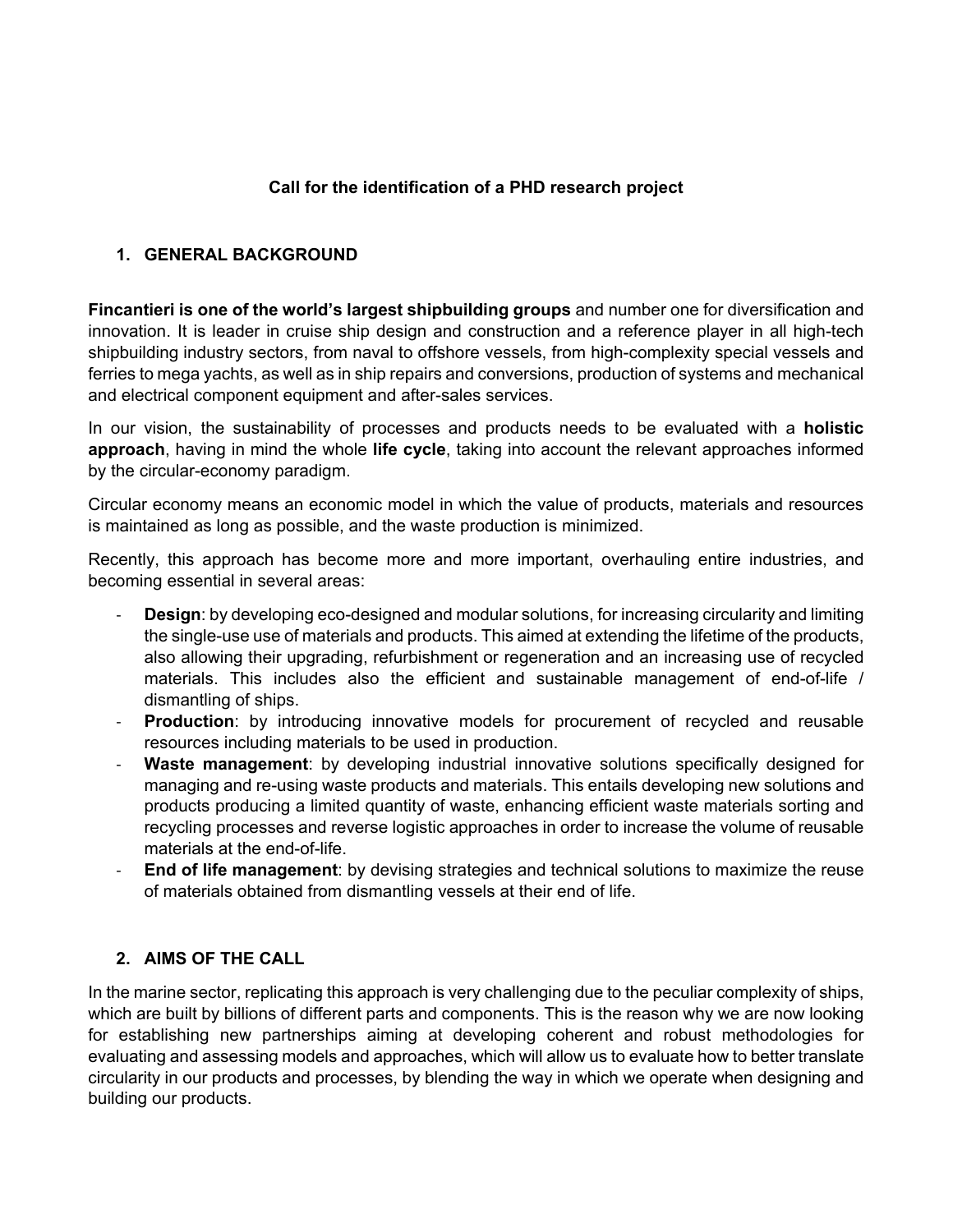To set our sails towards this important goal, we plan to **fund a PhD project**, which we will be cosupervising in partnership with **academic institutions and/or research centres**, with the goal of helping us assessing the status quo in our sector and decide where and how to act by e.g.:

- **Assessing the current level of** maturity and **experience of the most relevant players** involved in the whole merchant-ship building-process value chain (e.g. designers, suppliers, equipment manufacturers and technology providers, shipyards, classification societies, etc.).
- **Identifying the most relevant and high-value areas** to be investigated monitored and developed in order to increase the sustainability and recyclability of materials and components used along the whole life cycle of the ship, and when it reaches its end-of-life and/or undergoes any major refitting.
- **Proposing a simple and reliable methodology** for conducting life cycle and carbon footprint analysis applicable to both existing ships and new buildings in order to establish easily base line for monitoring future developments. The methodology should be applicable to several kind of merchant ships (e.g. cargo, passenger, etc.) built in the last 40 years.
- **Suggesting** the most relevant **tools supporting the analysis** and the implementation of circular economy logics to the cruise-ship sector.
- **Pinpointing** the most relevant tools a shipbuilding company should have in order to increase the level of **recycled and reusable materials** through the entire product's life cycle
- **Defining cost-effective scenarios** concerning the current status quo and the future developments in the maritime sector.

## **3. INDICATIONS, TERMS AND PROCEDURES FOR SUBMITTING APPLICATIONS**

We call to any prospective PhD student who are interested in the topic of circular economy applied to the shipbuilding industry to submit a short project proposal abstract (400 words maximum, written in English, excluding references to relevant literature) and a detailed project proposal abstract (6000 words maximum, written in English, excluding references to relevant literature).

Abstracts should be sent, accompanied by a CV, the application duly filled and signed and a statement of research interests from the PI that would supervise the project, at this address: innovation@fincantieri.it, by May  $7<sup>th</sup>$  at 23:59 CET.

The applicant must adhere to the schedule and submit their application on time. Late submission will not be considered.

## **4. EVALUATION CRITERIA FOR PROJECT PROPOSALS**

Fincantieri will select the best [10] abstracts, by evaluating:

- the relevance of the project for our sector,
- the capability of linking it with the value creation process in the shipbuilding industry, and
- the academic record of the applicant.

Selected applicants will have to submit a detailed description of their project (including inter alia a justification as to why their project would practically help our industry in adopting a circular economy approach) and present it to our team.

It is understood that all the materials submitted by any applicant cannot be returned in any case.